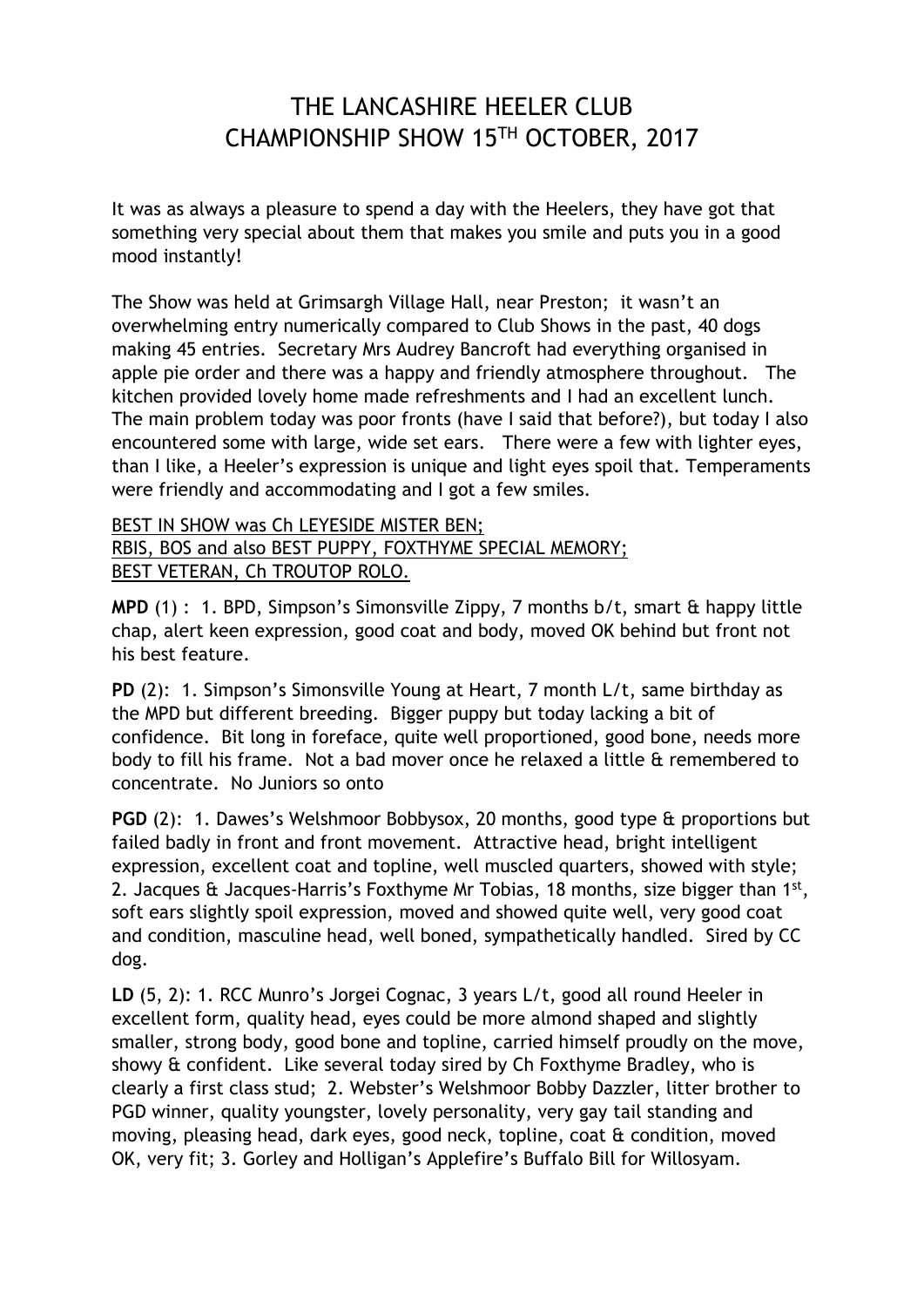**OD** (7); Really good class where I was spoilt for choice. Great pleasure to see Heelers of this calibre. 1. CC & BIS Smith's Ch Leyeside Mister Ben, 3 <sup>1/2</sup> years sound and well put together, typical head, dark eyes, intelligent expression, good body, topline and quarters, reliable positive showman, excellent bone and feet, free mover. Litter brother to my Heeler "pin up girl" who captured my heart at Darlington Ch Show when she was just a puppy! Mister Ben beat his dad into 2<sup>nd</sup> place here! 2. Lord's Ch Foxthyme Bradley, now 5, lovely type and overall proportions, but I still can't forgive those eyes! Good neck & shoulders, another who carried himself with style & confidence, fit & well muscled, excellent topline & tail carriage, easy mover; 3. Beach's Ch Foxthyme Back to Black, JW ShCM, I liked this 3  $\frac{1}{2}$  year old for his attitude and showmanship, masculine head, calm & steady, excellent bone, coat, just right for condition. Just not as good in front as 1 & 2. Same way bred as Bradley, later litter. He was follow by two further Champions. R & VHC, so this was quite a class!

**VD** (4, 1); 1. BV, Gordon's Ch Troutop Rolo, 9 years liver/t not in his best jacket today but a very fit looking veteran for his age, easy mover, better front than most, clean neckline, good body & depth, well muscled quarters, steady showman. He too has done his bit for the breed, siring Bradley, Back To Black and Ch Foxthyme Eleanor with Troutop, today bitch RCC winner – all three out of Foxthyme Te Anau, so she deserves some credit as well ! 2. Brancroft's Ch Doddsline Duffy ShCM, 12 ½ years still has a good shape for his age, a full set of teeth, showy and focused, good coat, well cared for; 3. Jones's Foxthyme Maori.

**MPB** (1); Absent. **PB** (1); 1, Best Puppy, & Bitch CC, Lord's Foxthyme Special Memory, she may have been the only bitch puppy present today but what a little cracker! Really nice puppy with very good potential, showed nonstop, good coat, body, topline & balance, smart & brisk mover. It wasn't until the end of judging when filling in her name on the Challenge Certificate that the penny dropped – her dam, Foxthyme For Your Eyes Only, used to belong to my late daughter in law, Jackie Cartledge, who lost her cancer battle 14 months ago. So a few tears were shed but I think Jackie would have been extremely proud and excited that "Lilly" has produced such a lovely puppy.

**JB** (2); 1. Erwin's Hoscar Border Breaker, 15 months, attractive head and expression, neat well carried ears, firm body, well muscled quarters, fit and well conditioned, moved well behind; 2. Howdle's Utthanshavan Darlin Dear, yearling, carrying her ears rather wide, glossy coat, well conditioned, lovely thumb prints quite rare today, full of herself, good body, sympathetically handled.

**PGB** (6, 1); 1. Lord's Foxthyme Mocha Millettia, 3 years Liver/tan, started off a bit unsure of herself but rallied in time and performed reasonably well. Quality head, good bone, legs & feet, well proportioned. Carrying just a tad extra weight today. Deserves to be a Champion but needs just that extra bit of sparkle; 2. Fairbairn's Firkinfoot Hopscotch Holly, 22 months, feminine focused young lady, neat head, dark knowing eyes, good topline, tail carriage a bit gay. Another living the good life, carrying a shade too much weight. 3. Holehouse's Megacascade Sparkle.

**LB** (5, 1); 1. Fairbairn's Millirenn Morning Mist, 5 years, feminine little bitch of good type and overall proportions, charming character, a bit overweight for me